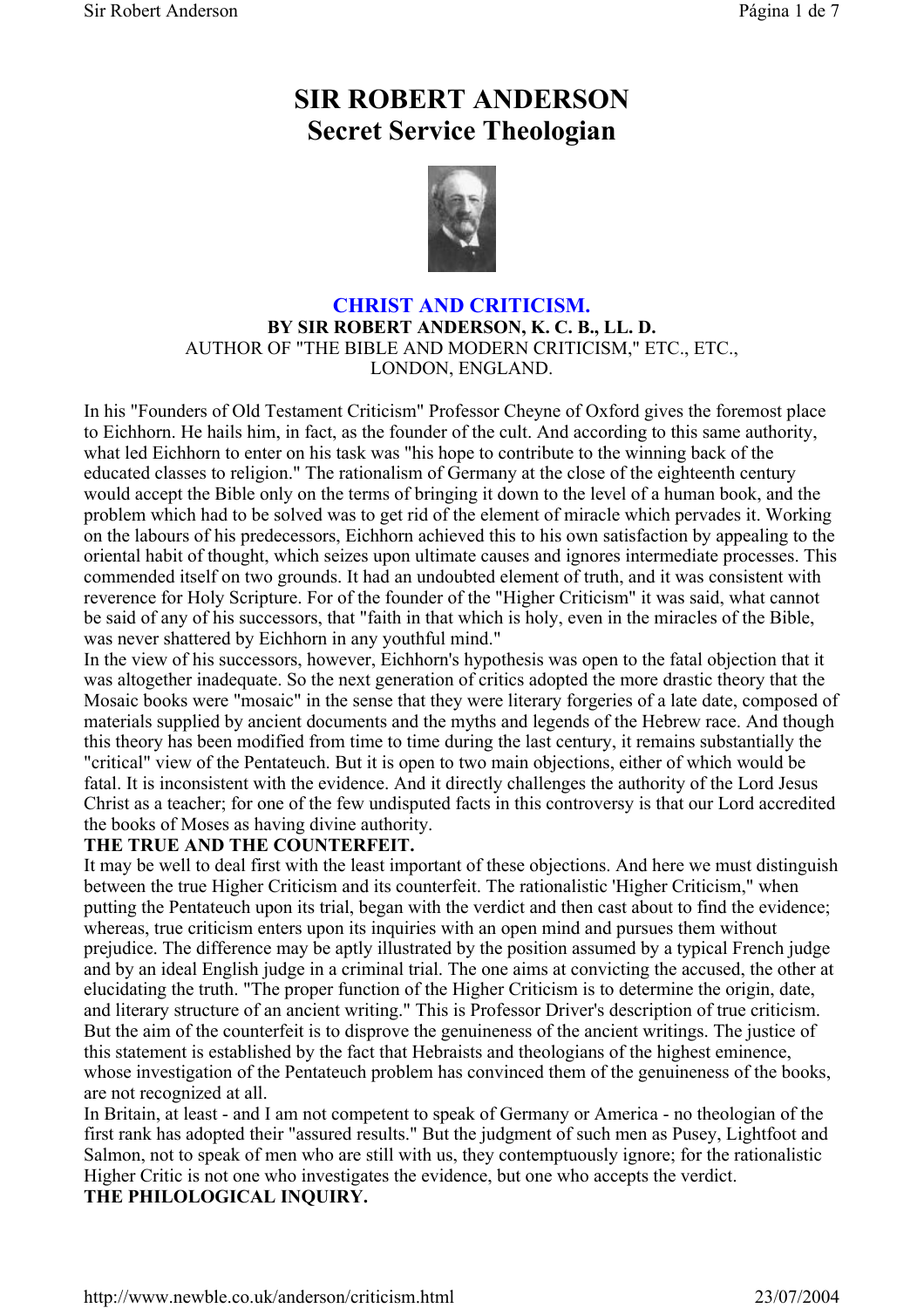If, as its apostles sometimes urge, the Higher Criticism is a purely philological inquiry, two obvious conclusions follow. The first is that its verdict must be in favour of the Mosaic books; for each of the books contains peculiar words suited to the time and circumstances to which it is traditionally assigned. This is admitted, and the critics attribute the presence of such words to the Jesuitical skill of the priestly forgers. But this only lends weight to the further conclusion that Higher Criticism is wholly incompetent to deal with the main issue on which it claims to adjudicate. For the genuineness of the Pentateuch must be decided on the same principles on which the genuineness of ancient documents is dealt with in our courts of justice. And the language of the documents is only one part of the needed evidence, and not the most important part. And fitness for dealing with evidence depends upon qualities to which Hebraists, as such, have no special claim. Indeed, their writings afford signal proofs of their unfitness for inquiries which they insist on regarding as their special preserve.

Take, for example, Professor Driver's grave assertion that the presence of two Greek words in Daniel (they are the names of musical instruments) demand a date for the book subsequent to the Greek conquest. It has been established by Professor Sayce and others that the intercourse between Babylon and Greece in, and before, the days of Nebuchadnezzar would amply account for the presence in the Chaldean capital of musical instruments with Greek names. And Colonel Conder, moreover,- a very high authority -considers the words to be Akkadian, and not Greek at all! But apart from all this, we can imagine the reception that would be given to such a statement by any competent tribunal. The story bears repeating -it is a record of facts -that at a church bazaar in Lincoln some years ago, the alarm was raised that pickpockets were at work, and two ladies had lost their purses. The empty purses were afterwards found in the pocket of the Bishop of the Diocese! On the evidence of the two purses the Bishop should be convicted as a thief, and on the evidence of the two words the book of Daniel should be convicted as a forgery!

#### **HISTORICAL BLUNDER.**

Here is another typical item in the Critics' indictment of Daniel. The book opens by recording Nebuchadnezzar's siege of Jerusalem in the third year of Jehoiakim, a statement the correctness of which is confirmed by history, sacred and secular. Berosus, the Chaldean historian, tells us that during this expedition Nebuchadnezzar received tidings of his father's death, and that, committing to others the care of his army and of his Jewish and other prisoners, "he himself hastened home across the desert." But the German skeptics, having decided that Daniel was a forgery, had to find evidence to support their verdict. And so they made the brilliant discovery that Berosus was here referring to the expedition of the following year, when Nebuchadnezzar won the battle of Carchemish against the army of the king of Egypt, and that he had not at that time invaded Judea at all. But Carchemish is on the Euphrates, and the idea of "hastening home" from there to Babylon across the desert is worthy of a schoolboy's essay! That he crossed the desert is proof that he set out from Judea; and his Jewish captives were, of course, Daniel and his companion princes. His invasion of Judea took place before his accession, in Jehoiakam's third year, whereas the battle of Carchemish was fought after his accession, in the king of Judah's fourth year, as the biblical books record. But this grotesque blunder of Bertholdt's "Book of Daniel" in the beginning of the nineteenth century is gravely reproduced in Professor Driver's "Book of Daniel" at the beginning of the twentieth century.

#### **CRITICAL PROFANITY.**

But to return to Moses. According to "the critical hypothesis," the books of the Pentateuch are literary forgeries of the Exilic Era, the work of the Jerusalem priests of those evil days. From the Book of Jeremiah we know that those men were profane apostates; and if "the critical hypothesis" be true, they were infinitely worse than even the prophet's inspired denunciations of them indicate. For no eighteenth century atheist ever sank to a lower depth of profanity than is displayed by their use of the Sacred Name. In the preface to his "Darkness and Dawn," Dean Farrar claims that he "never touches the early preachers of Christianity with the finger of fiction." When his story makes Apostles speak, he has "confined their words to the words of a revelation." But the authors of the Pentateuch "touched with the finger of fiction" not only the holy men of the ancient days, but their Jehovah God. "Jehovah spake unto Moses, saying." This and kindred formulas are repeated times without number in the Mosaic books. If this be romance, a lower type of profanity is inconceivable, unless it be that of the man who fails to be shocked and revolted by it.

But no; facts prove that this judgment is unjust. For men of unfeigned piety and deep reverence for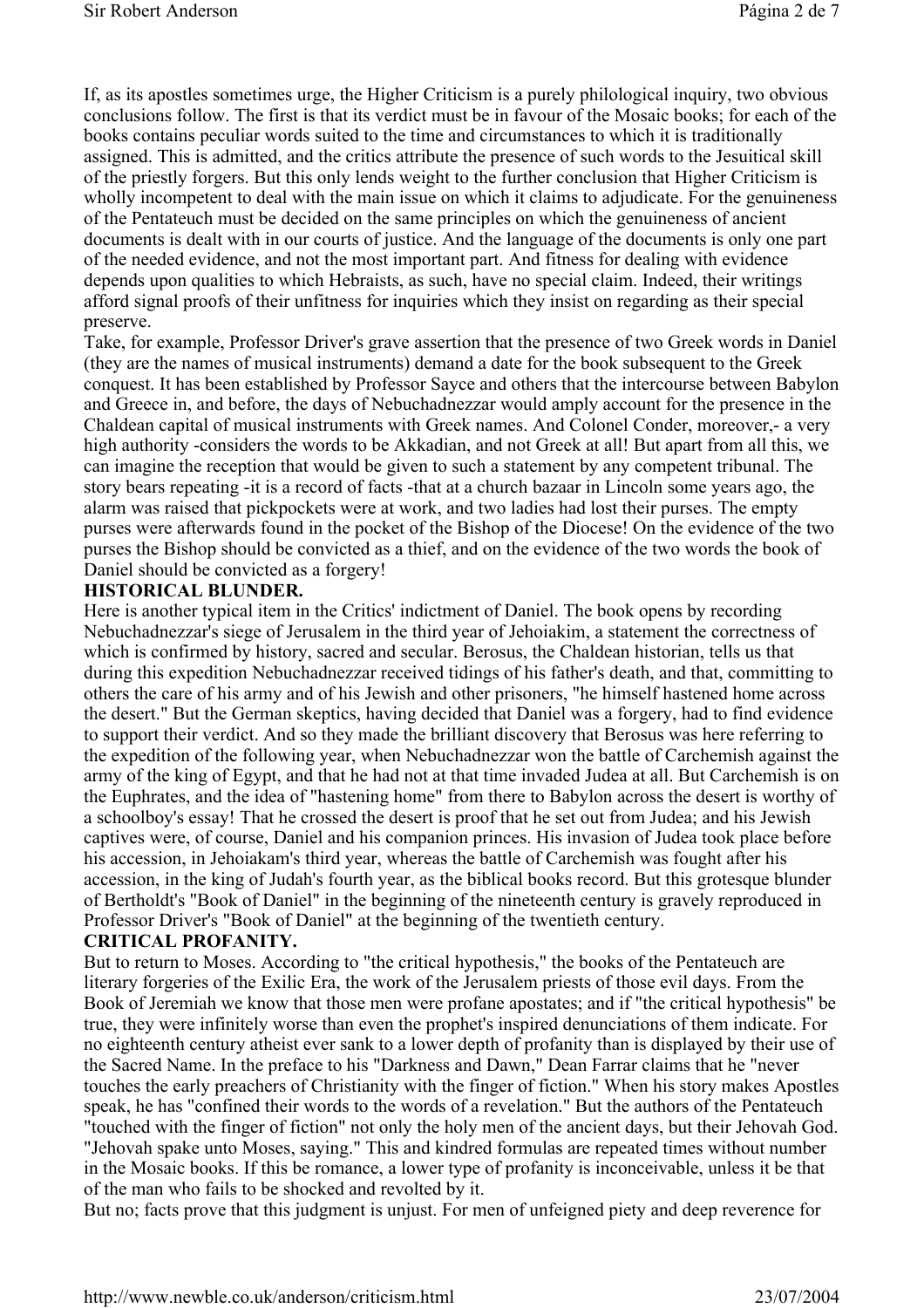divine things can be so blinded by the superstitions of "religion" that the imprimatur of the church enables them to regard these discredited books as Holy Scripture. As critics they brand the Pentateuch as a tissue of myth and legend and fraud, but as religionists they assure us that this "implies no denial of its inspiration or disparagement of its contents."

#### **ERRORS REFUTED BY FACTS.**

In controversy it is of the greatest importance to allow op-ponents to state their position in their own words; and here is Professor Driver's statement of the case against the Books of Moses: "*We can only argue on grounds of probability derived from our view of the progress of the art of writing, or of literary composition, or of the rise and growth of the prophetic tone and feeling in ancient Israel, or of the period at which the traditions contained in the narratives might have taken shape, or of the probability that they would have been written down before the impetus given to culture by the monarchy had taken effect, and similar considerations, for estimating most of which, though plausible arguments on one side or the other may be advanced, a standard on which we can confidently rely scarcely admits of being fixed*." ("Introduction," 6th ed., page 123.) This modest reference to "literary composition" and "the art of writing" is characteristic. It is intended to gloss over the abandonment of one of the chief points in the original attack. Had "Driver's Introduction" appeared twenty years earlier, the assumption that such a literature as the Pentateuch could belong to the age of Moses would doubtless have been branded as an anachronism. For one of the main grounds on which the books were assigned to the latter days of the monarchy was that the Hebrews of. six centuries earlier were an illiterate people. And after that error had been refuted by archaelogical discoveries, it was still maintained that a code of laws so advanced, and so elaborate, as that of Moses could not have originated in such an age. This figment, however, was in its turn exploded, when the spade of the explorer brought to light the now famous Code of Khammurabi, the Amraphel of Genesis, who was king of Babylon in the time of Abraham. Instead, however, of donning the white sheet when confronted by this new witness, the critics, with great effrontery, pointed to the newly-found Code as the original of the laws of Sinai. Such a conclusion is natural on the part of men who treat the Pentateuch as merely human. But the critics cannot have it both ways. The Moses who copied Khammurabi must have been the real Moses of the Exodus, and not the mythical Moses of the Exile, who wrote long centuries after Khammurabi had been forgotten!

#### **AN INCREDIBLE THEORY.**

The evidence of the Khammurabi Code refutes an important count in the critics' indictment of the Pentateuch; but we can call another witness whose testimony demolishes their whole case. The Pentateuch, as we all know, and the Pentateuch alone, constitutes the Bible of the Samaritans. Who, then, were the Samaritans? And how and when did they obtain the Pentateuch? Here again the critics shall speak for themselves. Among the distinguished men who have championed their crusade in Britain there has been none more esteemed, none more scholarly, than the late Professor Robertson Smith; and here is an extract from his "Samaritans" article in the "Encyclopedia Britannica": "They (the Samaritans) regard themselves as Israelites, descendants of the ten tribes, and claim to possess the orthodox religion of Moses \* \* \* The priestly law, which is throughout based on the practice of the priests in Jerusalem before the Captivity, was reduced to form after the Exile, and was published by Ezra as the law of the rebuilt temple of Zion. The Samaritans must, therefore, have derived their Pentateuch from the Jews after Ezra's reforms." And in the same paragraph he says that, according to the contention of the Samaritans, "not only the temple of Zion, but the earlier temple of Shiloh and the priesthood of Eli, were schismatical." And yet, as he goes on to say, "the Samaritan religion was built on the Pentateuch alone."

Now mark what this implies. We know something of racial bitterness. We know more, unfortunately, of the fierce bitterness of religious strife. And both these elements combined to alienate the Samaritans from the Jews. But more than this, in the post-exilic period distrust and dislike were turned to intense hatred-"abhorrence" is Robertson Smith's word- by the sternness and contempt with which the Jews spurned their proffered help in the work of reconstruction at Jerusalem, and refused to acknowledge them in any way. And yet we are asked to believe that, at this very time and in these very circumstances, the Samaritans, while hating the Jews much as Orangemen hate the Jesuits, and denouncing the whole Jewish cult as schismatical, not only accepted these Jewish books relating to that cult as the "service books" of their own ritual, but adopted them as their "Bible," to the exclusion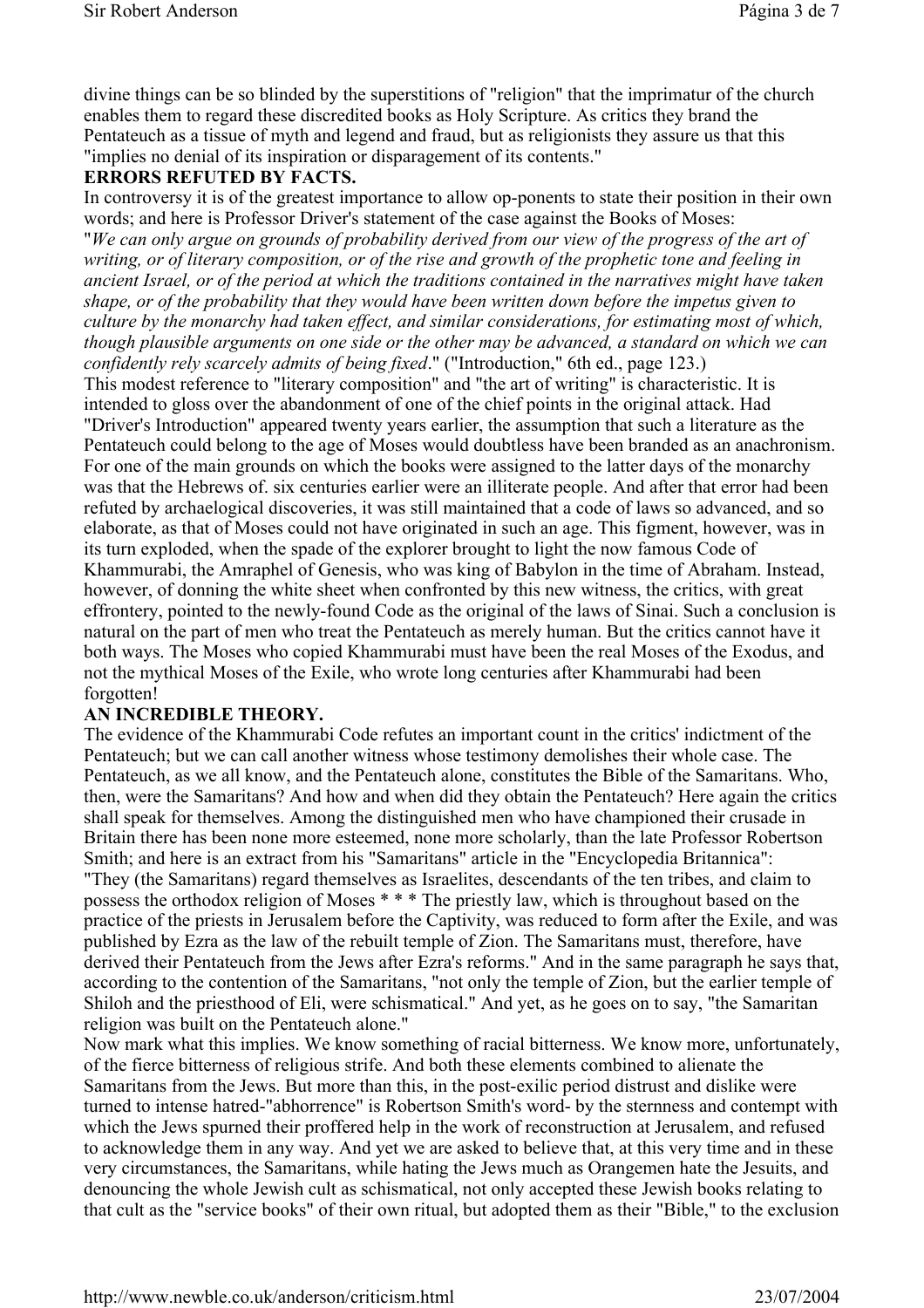even of the writings of their own Israelite prophets, and the venerated and sacred books which record the history of their kings. In the whole range of controversy, religious or secular, was there ever propounded a theory more utterly incredible and preposterous!

## **ANOTHER PREPOSTEROUS POSITION.**

No less preposterous are the grounds on which this conclusion is commended to us. Here is a statement of them, quoted from the standard textbook of the cult, Hasting's "Bible Dictionary": ., "*There is at least one valid ground for the conclusion that the Pentateuch was first accepted by the Samaritans after the Exile. Why was their request to be allowed to take part in the building of the second temple refused by the heads of the Jerusalem community? Very probably because the Jews were aware that the Samaritans did not as yet possess the Law-Book. It is hard to suppose that otherwise they would have met with this refusal. Further, anyone who, like the present writer, regards the modern criticism of the Pentateuch as essentially correct, has a second decisive reason for adopting the above view*." (Professor Konig's article, "Samaritan Pentateuch," page 68.) Here are two "decisive reasons" for holding that "the Pentateuch was first accepted by the Samaritans after the Exile." First, because "very probably" it was because they had not those forged books that the Jews spurned their help; and so they went home and adopted the forged books as their Bible And, secondly, because criticism has proved that the books were not in existence till then. To characterize the writings of these scholars as they deserve is not a grateful task but the time has come to throw off reserve, when such drivel as this is gravely put forward to induce us to tear from our Bible the Holy Scriptures on which our Divine Lord based His claims to Messiahship.

## **THE IDEA OF SACRIFICE A REVELATION.**

The refutation of the Higher Criticism does not prove that the Pentateuch is inspired of God. The writer who would set himself to establish such a thesis as that within the limits of a Review Article might well be admired for his enthusiasm and daring, but certainly not for his modesty or discretion. Neither does it decide questions which lie within the legitimate province of the true Higher Criticism, as the authorship of Genesis. It is incredible that for the thousands of years that elapsed before the days of Moses, God left His people on earth without a revelation. It is plain, moreover, that many of the ordinances divinely entrusted to Moses were but a renewal of an earlier revelation. The religion of Babylon is clear evidence of such a primeval revelation. How else can the universality of sacrifice be accounted for? Could such a practice have originated in a human brain? If some demented creature conceived the idea that killing a beast before his enemy's door would propitiate him, his neighbours would no doubt have suppressed him. And if he evolved the belief that his god would be appeased by such an offensive practice, he must have supposed his god to be as mad as himself. The fact that sacrifice prevailed among all races can be explained only by a primeval revelation. And the Bible student will recognize that God thus sought to impress on men that death was the penalty of sin, and to lead them to look forward to a great blood shedding that would bring life and blessing to mankind. But Babylon was to the ancient world what Rome has been to Christendom. It corrupted every divine ordinance and truth, and perpetuated them as thus corrupted. And in the Pentateuch we have the divine re-issue of the true cult. The figment that the debased and corrupt version was the original may satisfy some professors of Hebrew, but no one who has any practical knowledge of human nature would entertain it.

#### **INSUFFICIENT EVIDENCE.**

At this stage, however, what concerns us is not the divine authority of the books, but the human error and folly of the critical attack upon them. The only historical basis of that attack is the fact that in the revival under Josiah, "the book of the law" was found in the temple by Hilkiah, the high priest, to whom the young king entrusted the duty of cleansing and renovating the long neglected shrine. A most natural discovery it was, seeing that Moses had in express terms commanded that it should be kept there (2 Kings 22:8; Deut. 31:26). But according to the critics, the whole business was a detestable trick of the priests. For they it was who forged the books and invented the command, and then hid the product of their infamous work where they knew it would be found.

And apart from this, the only foundation for "the assured results of modern criticism," as they themselves acknowledge, consists of "grounds of probability" and "plausible arguments"! In no civilized country would an habitual criminal be convicted of petty larceny on such evidence as this; and yet it is on these grounds that we are called upon to give up the sacred books which our Divine Lord accredited as "the Word of God" and made the basis of His doctrinal teaching.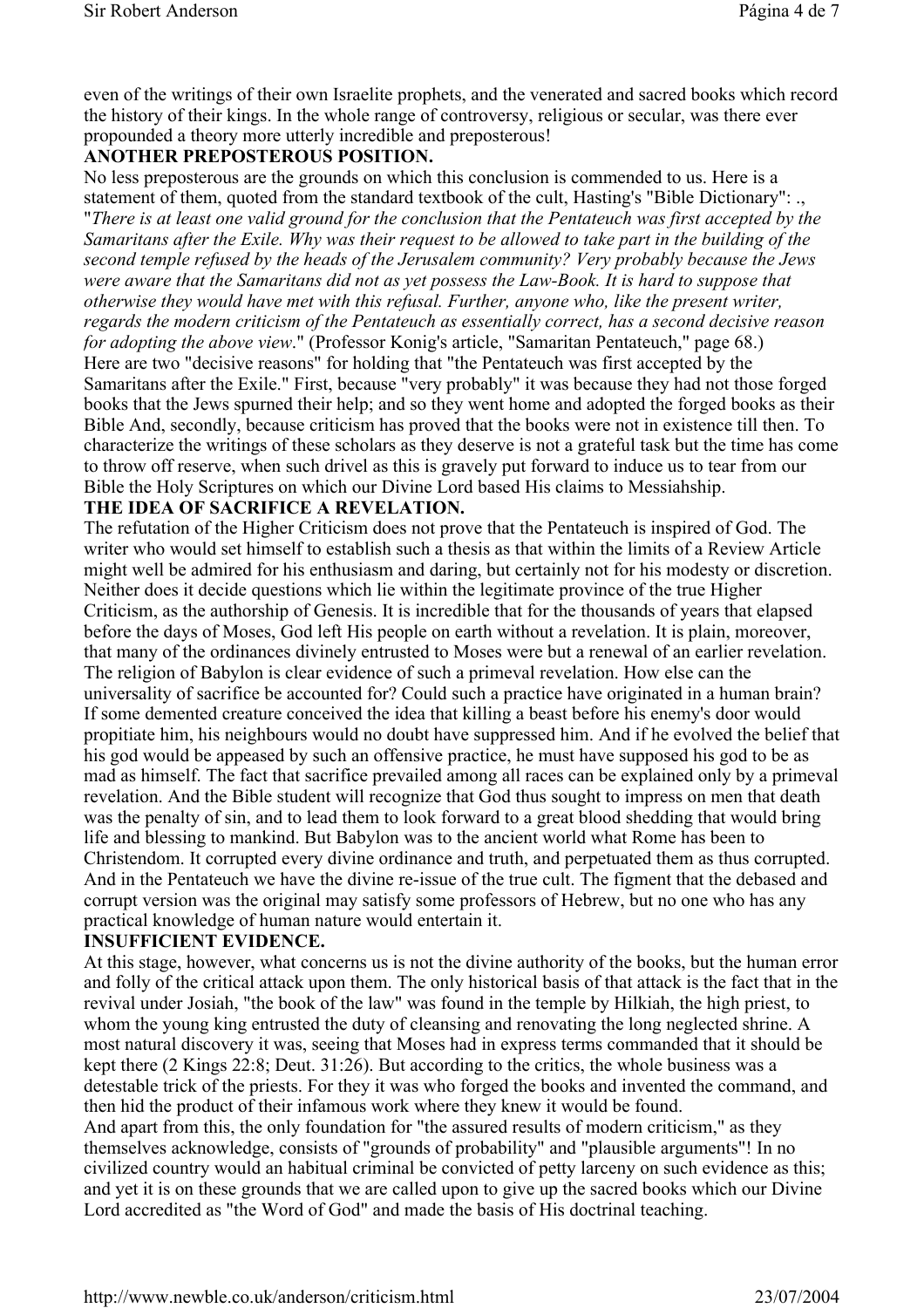## **CHRIST OR CRITICISM?**

And this brings us to the second, and incomparably the graver, objection to "the assured results of modern criticism." That the Lord Jesus Christ identified Himself with the Hebrew Scriptures, and in a very special way with the Book of Moses, no one disputes. And this being so, we must make choice between Christ and Criticism. For if "the critical hypothesis" of the Pentateuch be sustained, the conclusion is seemingly inevitable, either that He was not divine, or that the records of His teaching are untrustworthy.

Which alternative shall we adopt? If the second, then every claim to inspiration must be abandoned, and agnosticism must supplant faith in the case of every fearless thinker. Inspiration is far too great a question for incidental treatment here; but two remarks with respect to it may not be inopportune. Behind the frauds of Spiritualism there lies the fact, attested by men of high character, some of whom are eminent as scientists and scholars, that definite communications are received in precise words from the world of spirits. And this being so, to deny that the Spirit of God could thus communicate truth to men, or, in other words, to reject verbal inspiration on a priori grounds, betrays the stupidity of systematized unbelief. And, secondly, it is amazing that any one who regards the coming of Christ as God's supreme revelation of Himself can imagine that (to put it on no higher ground than "Providence") the Divine Spirit could fail to ensure that mankind should have a trustworthy and true record of His mission and His teaching.

#### **A MORE HOPELESS DILEMMA.**

But if the Gospel narrative be authentic, we are driven back upon the alternative that He of whom they speak could not be divine. "Not so," the critics protest, "for did He not Himself confess His ignorance? And is not this explained by the Apostle's statement that in His humiliation He emptied Himself of His Deity?" And the inference drawn from this (to

quote the standard text-book of the cult) is that the Lord of Glory "held the current Jewish notions respecting the divine authority and revelation of the Old Testament." But even if this conclusion - as portentous as it is profane - could be established, instead of affording an escape from the dilemma in which the Higher Criticism involves its votaries, it would only serve to make that dilemma more hopeless and more terrible. For what chiefly concerns us is not that, the Lord's doctrinal teaching was false, but that in unequivocal terms, and with extreme solemnity, He declared again and again that His teaching was not His own but His Father's, and that the very words in which He conveyed it were God-given.

A few years ago the devout were distressed by the proceedings of a certain Chicago "prophet," who claimed divine authority for his lucubrations. Kindly disposed people, rejecting a severer estimate of the man and his platform utterances, regarded him merely as a profane fool. Shall the critics betray us into forming a similarly indulgent estimate of -- My pen refuses to complete the sentence! And will it be believed that the only scriptural basis offered us for this astounding position is a verse in one of the Gospels and a word in one of the Epistles! Passing strange it is that men who handle Holy Scripture with such freedom when it conflicts with their "assured results" should attach such enormous importance to an isolated verse or a single word, when it can be misused to support them. The verse is Mark 13 :32, where the Lord says, with reference to His coming again: "Of that day and hour knoweth no one; no, not the angels which are in heaven, neither the Son, but the Father." But this follows immediately upon the words: "Heaven and earth shall pass away, but My words shall not pass away."

#### **THE WORDS OF GOD.**

The Lord's words were not "inspired"; they were the words of God in a still higher sense. "The people were astonished at His teaching," we are told, "for he taught them as one having exousia." The word occurs again in Acts 1:7, where He says that times and seasons "the Father hath put in His own exousia." And this is explained by Phil. 2 :6, 7: "He counted it not a prize (or a thing to be grasped) to be on an equality with God, but emptied Himself"- the word on which the kenosis theory of the critics depends. And He not only stripped Himself of His glory as God; He gave up His liberty as a man. For He never spoke His own words, but only the words which the Father gave Him to speak. And this was the limitation of His "authority"; so that, beyond what the Father gave Him to speak, He knew nothing and was silent. But when He spoke, "He taught them as one who had authority, and not as their scribes." From their scribes they were used to receive definite teaching, but it was teaching based on "the law and the prophets." But here was One who stood apart and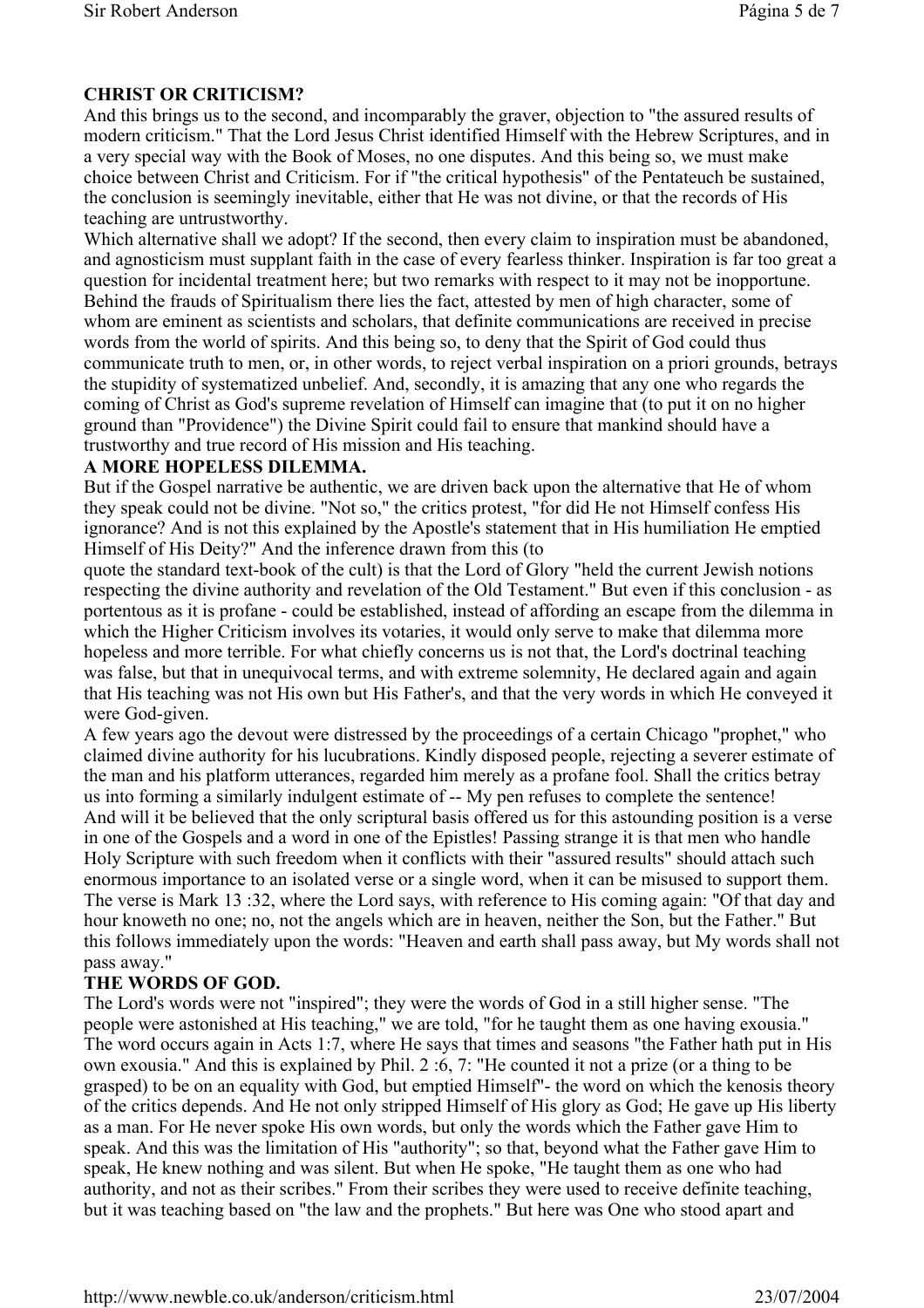taught them from a wholly different plane. "For," He declared, "I spake not.from Myself; but the Father which sent Me, He hath given Me a commandment what I should say and what 1 should speak. \* \* \* The things, therefore, which I speak, even as the Father hath said unto Me, so I speak" (John 12:49, 50, R. V.).

And let us not forget that it was not merely the substance of His teaching that was divine, but the very language in which it was conveyed. So that in His prayer on the night of the betrayal He could say, not only "I have given them Thy word," but "I have given them the words which Thou gavest Me."\* His words, therefore, about Moses and the Hebrew Scriptures were not, as the critics, with such daring and seeming profanity, maintain, the lucubrations of a superstitious and ignorant Jew; they were the words of God, and conveyed truth that was divine and eternal.

When in the dark days of the Exile. God needed a prophet who would speak only as He gave him words, He struck Ezekiel dumb. Two judgments already rested on that people - the seventy years' Servitude to Babylon, and then the Captivity - and they were warned that continued impenitence would bring on them the still more terrible judgment of the seventy years' desolations. And till that last judgment fell, Ezekiel remained dumb (Ezek. 3 :26; 24:27; 33:22). But the Lord Jesus Christ needed no such discipline. He came to do the Father's will, and no words ever passed His lips save the words given Him to speak.

In this connection, moreover, two facts which are strangely overlooked claim prominent notice. The first is that in Mark 13 the antithesis is not at all between man and God, but between the Son of God and the Father. And the second is that He had been re-invested with all that, according to Phil. 2, He laid aside in coming into the world. "All things have been delivered unto Me of My Father," He declared; and this at a time when the proofs that "He was despised and rejected of men" were pressing on Him. His reassuming the glory awaited His return to heaven, but here on earth the all things were already His (Matt. 11:27).

#### **AFTER THE KENOSIS.**

The foregoing is surely an adequate reply to the kenosis figment of the critics; but if any should still doubt or cavil, there is another answer which is complete and crushing. Whatever may have been the limitations under which He rested during His ministry on earth, He was released from them when He rose from the dead. And it was in His post-resurrection teaching that He gave the fullest and clearest testimony to the Hebrew Scriptures. Then it was that, "beginning at Moses, and all the prophets, He expounded unto them in all the Scriptures the things concerning Himself." And again, confirming all His previous teaching about those Scriptures, "He said unto them, These are the words which I spake unto you while I was yet with you, that all things must be fulfilled which were written in the law of Moses, and in the prophets, and in the psalms, concerning Me."

And the record adds: "Then opened He their mind that they might understand the Scriptures." And the rest of the New Testament is the fruit of that ministry, enlarged and unfolded by the Holy Spirit given to lead them into all truth. And in every part of the New Testament the Divine authority of the Hebrew Scriptures, and especially of the Books of Moses, is either taught or assumed.

#### **THE VITAL ISSUE.**

Certain it is, then, that the vital issue in this controversy is not the value of the Pentateuch, but the Deity of Christ. And yet the present article does not pretend to deal with the truth of the Deity. Its humble aim is not even to establish the authority of the Scriptures, but merely to discredit the critical attack upon them by exposing its real character and its utter feebleness. The writer's method, therefore, has been mainly destructive criticism, the critics' favorite weapon being thus turned against themselves.

#### **A DEMAND FOR CORRECT STATEMENT.**

One cannot but feel distress at having to accord such treatment to certain distinguished men whose reverence for divine things is beyond reproach. A like distress is felt at times by those who have experience in dealing with sedition, or in suppressing riots. But when men who are entitled to consideration and respect thrust themselves into "the line of fire," they must take the consequences. These distinguished men will not fail to receive to the full the deference to which they are entitled, if only they will dissociate themselves from the dishonest claptrap of this crusade ("the assured results of modern criticism"; "all scholars are with us"; and so on- bluster and falsehood by which the weak and ignorant are browbeaten or deceived) and acknowledge that their "assured results" are mere hypotheses, repudiated by Hebraists and theologians as competent and eminent as themselves.